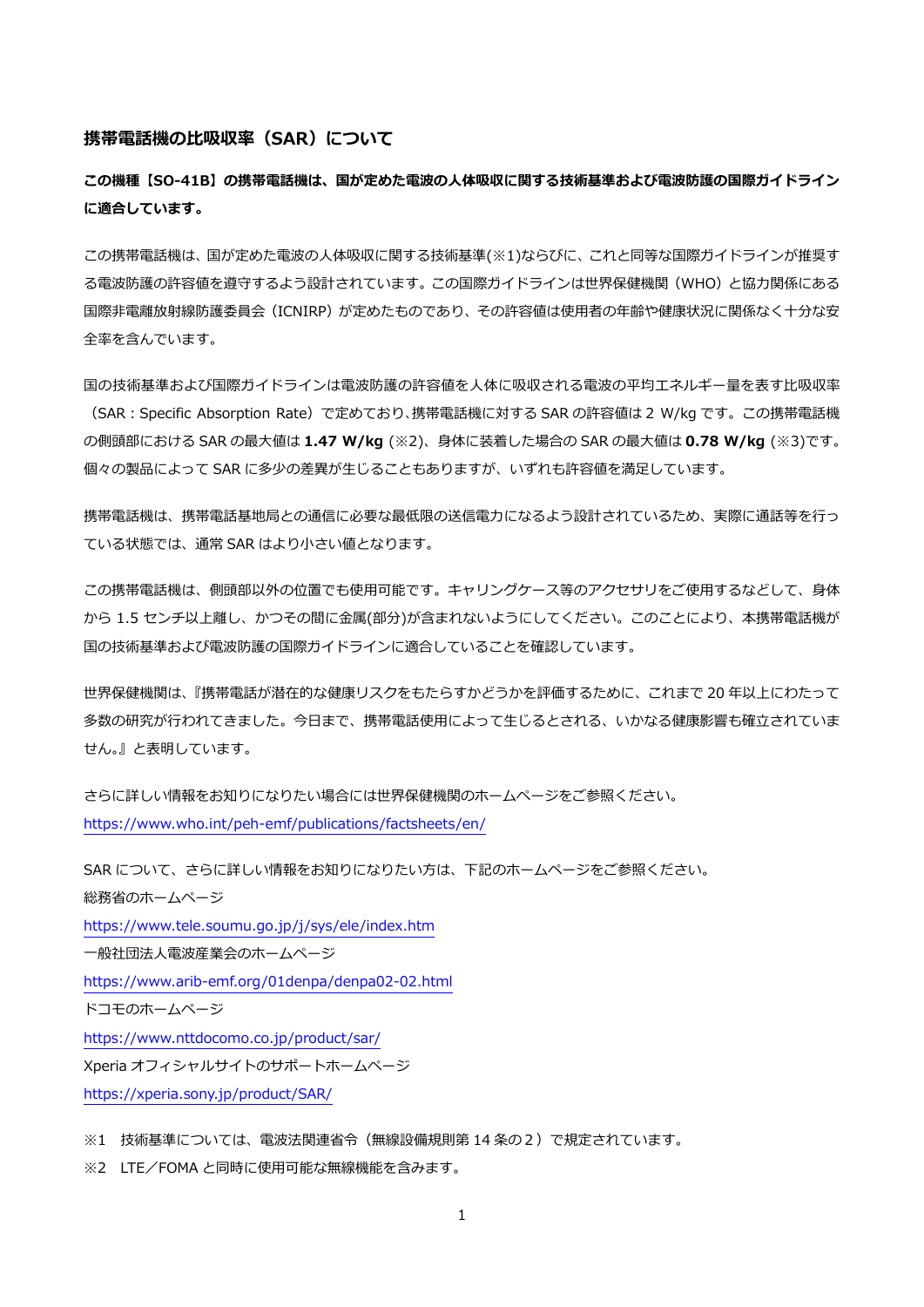※3 LTE/FOMA と同時に使用可能な無線機能を含みます。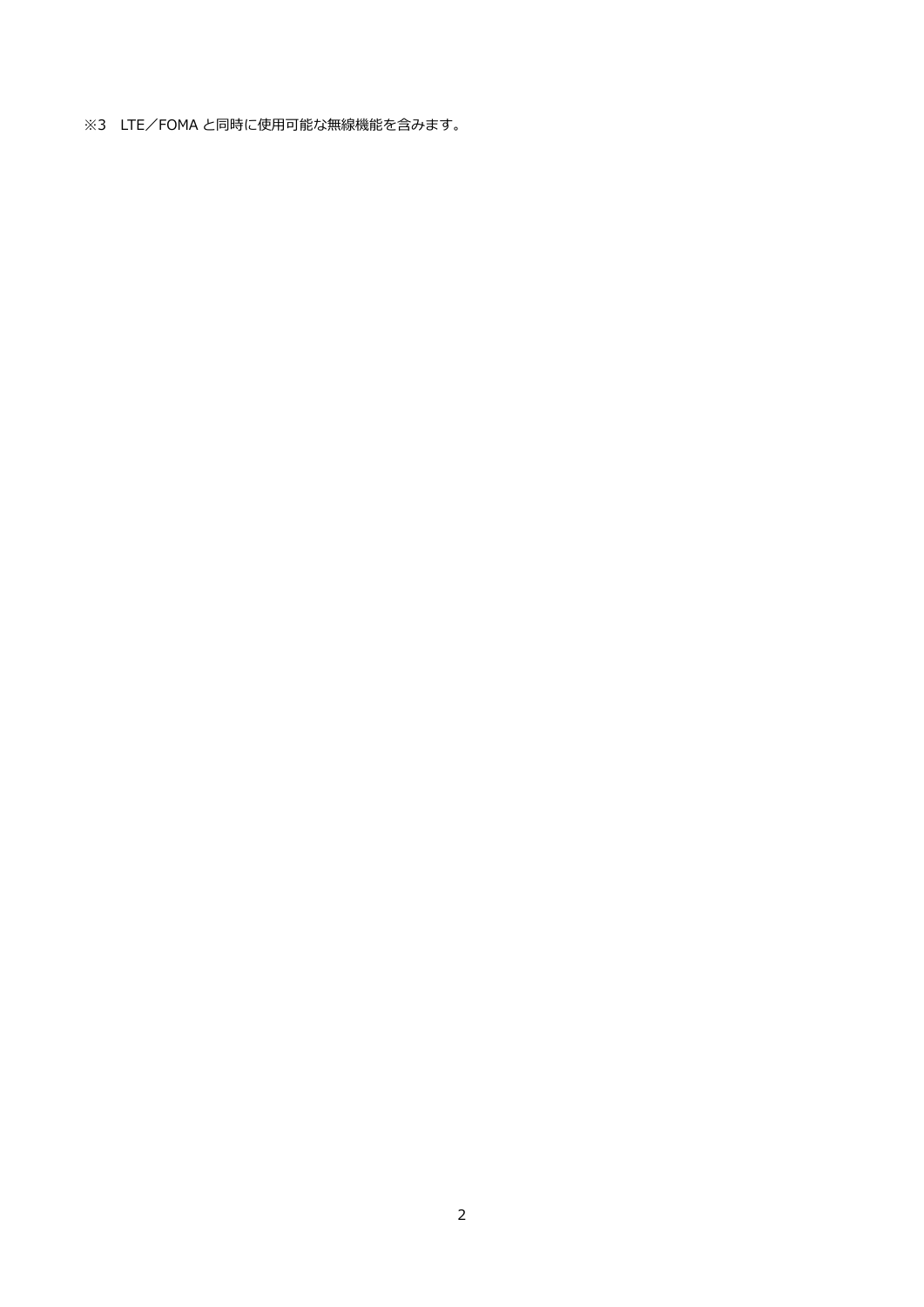## **Specific Absorption Rate (SAR) Information of Mobile Phones**

**This model [SO-41B] mobile phone complies with the Japanese technical regulations and the international guidelines regarding human exposure to radio waves.**

This mobile phone was designed in observance of the Japanese technical regulations regarding exposure to radio waves (\*1) and the limits of exposure recommended in the international guidelines, which are equivalent to each other. The international guidelines were set out by the International Commission on Non-Ionizing Radiation Protection (ICNIRP), which is in collaboration with the World Health Organization (WHO), and the permissible limits include substantial safety margins designed to assure the safety of all persons, regardless of age and health conditions.

The technical regulations and the international guidelines set out the limits of exposure to radio waves as the Specific Absorption Rate, or SAR, which is the value of absorbed energy in any 10 grams of human tissue over a 6-minute period. The SAR limit for mobile phones is 2.0 W/kg.

The highest SAR value for this mobile phone when tested for use near the head is **1.47 W/kg** (\*2), and that when worn on the body is **0.78 W/kg** (\*3). There may be slight differences of the SAR values in individual product, but they all satisfy the limit. The actual value of SAR of this mobile phone while operating can be well below the indicated above. This is due to automatic changes in the power level of the device to ensure it only uses the minimum power required to access the network.

This mobile phone can be used in positions other than against your head. By using accessories such as a belt clip holster that maintains a 1.5 cm separation with no metal (parts) between it and the body, this mobile phone is certified the compliance with the Japanese technical regulations and the international guidelines.

The World Health Organization has stated that "a large number of studies have been performed over the last two decades to assess whether mobile phones pose a potential health risk. To date, no adverse health effects have been established as being caused by mobile phone use."

Please refer to the WHO website if you would like more detailed information. <https://www.who.int/peh-emf/publications/factsheets/en/>

Please refer to the websites listed below if you would like more detailed information regarding SAR. Ministry of Internal Affairs and Communications Website: <https://www.tele.soumu.go.jp/e/sys/ele/index.htm> Association of Radio Industries and Businesses Website: <https://www.arib-emf.org/01denpa/denpa02-02.html> (in Japanese only) NTT DOCOMO, INC. Website: <https://www.nttdocomo.co.jp/english/product/sar/> Support page on Xperia official website: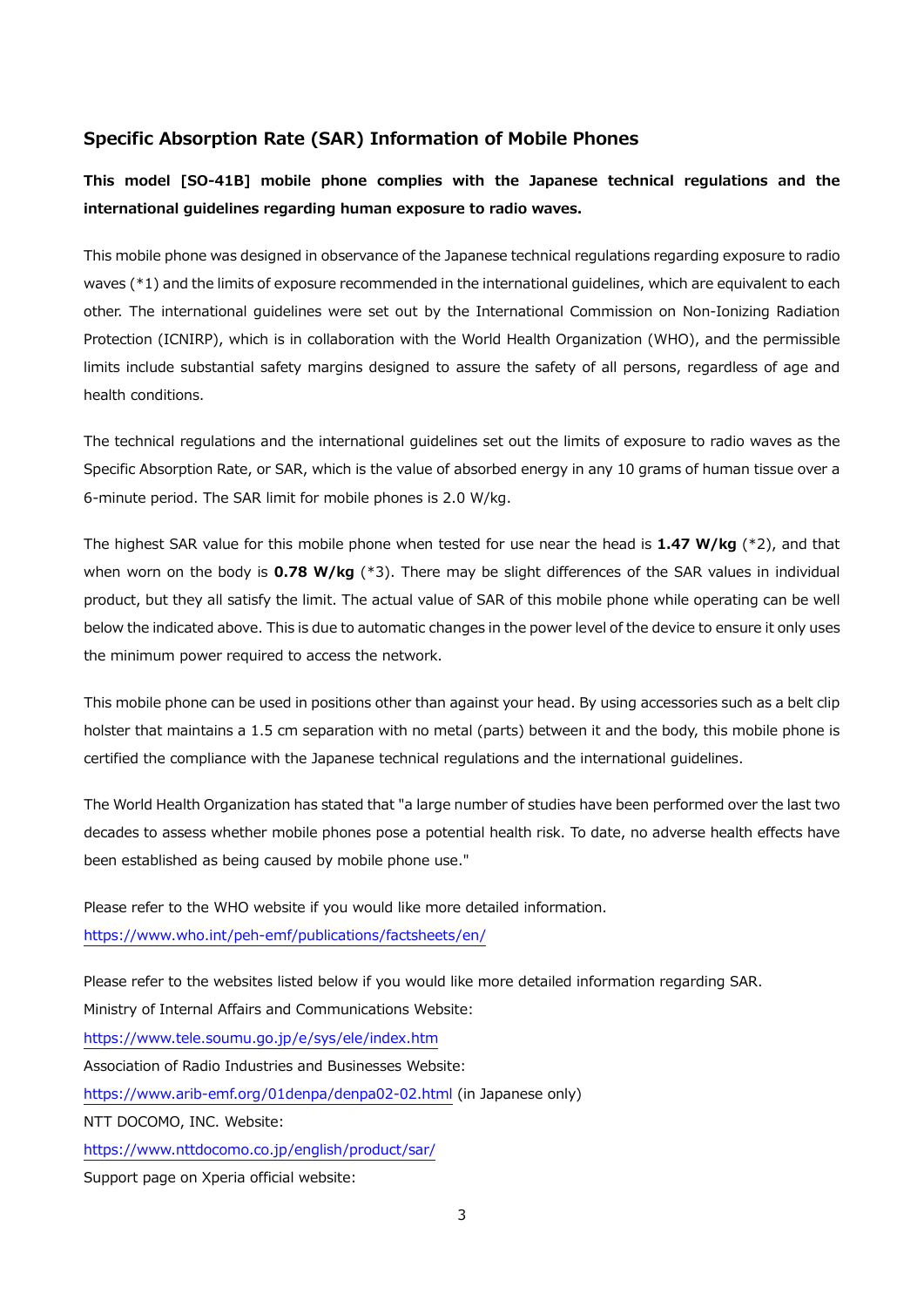## <https://xperia.sony.jp/product/SAR/> (in Japanese only)

\*1 The technical regulations are provided in Article 14-2 of Radio Equipment Regulations, a Ministerial Ordinance of the Radio Act.

\*2 Including other radio systems that can be simultaneously used with LTE/FOMA.

\*3 Including other radio systems that can be simultaneously used with LTE/FOMA.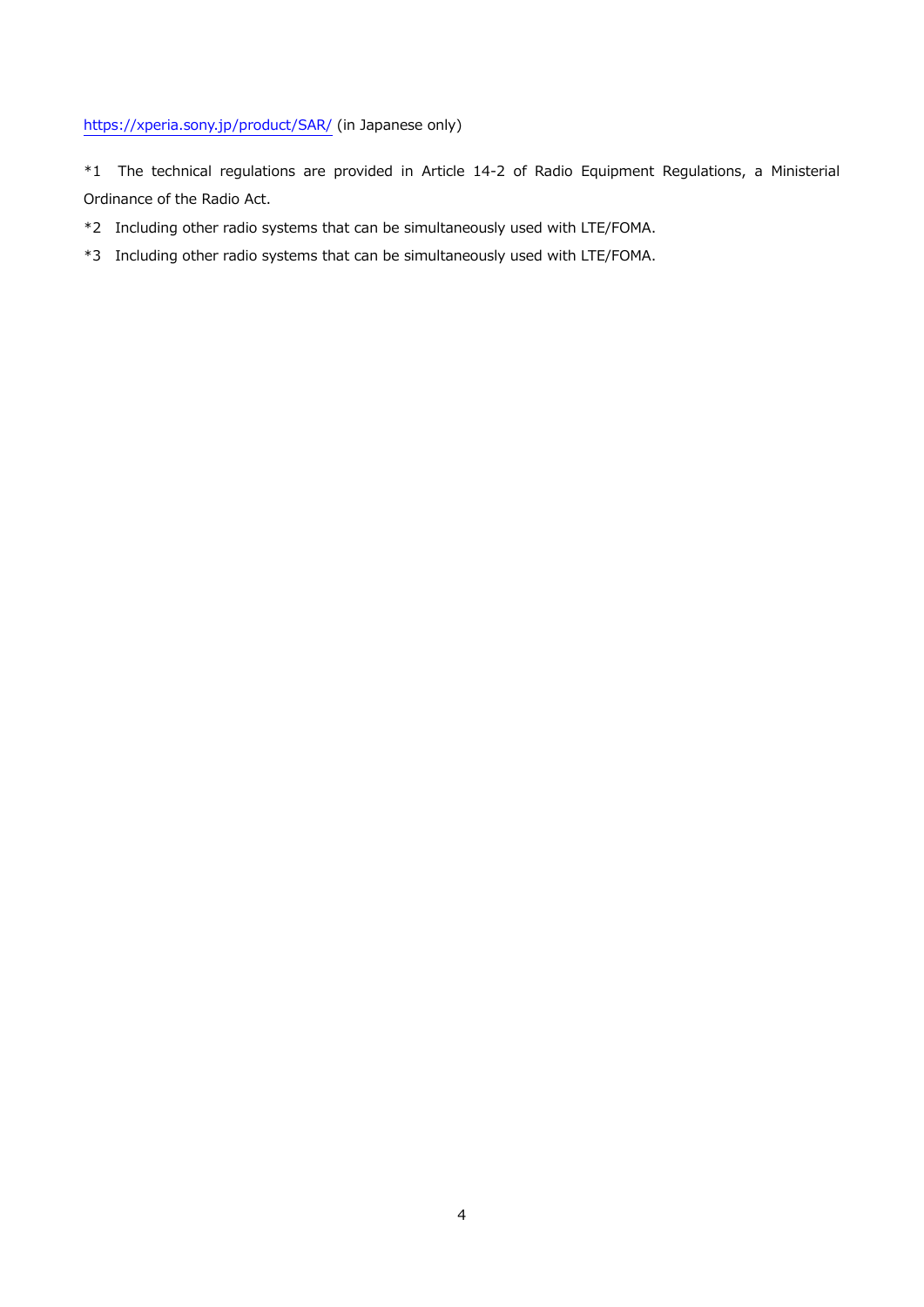#### **SAR Information of SO-41B for FCC RF exposure requirements**

#### **Important Information United States**

# THIS PHONE MODEL HAS BEEN CERTIFIED IN COMPLIANCE WITH THE GOVERNMENT'S REQUIREMENTS FOR EXPOSURE TO RADIO WAVES.

The SO-41B Series mobile phones have been designed to comply with applicable safety requirements for exposure to radio waves. Your wireless phone is a radio transmitter and receiver. It is designed to not exceed the limits\* of exposure to radio frequency (RF) energy set by governmental authorities. These limits establish permitted levels of RF energy for the general population. The guidelines are based on standards that were developed by international scientific organizations through periodic and thorough evaluation of scientific studies. The standards include a safety margin designed to assure the safety of all individuals, regardless of age and health. The radio wave exposure guidelines employ a unit of measurement known as the Specific Absorption Rate (SAR). Tests for SAR are conducted using standardized methods with the phone transmitting at its highest certified power level in all used frequency bands. While there may be differences between the SAR levels of various phone models, they are all designed to meet the relevant guidelines for exposure to radio waves. The highest SAR value as reported to the authorities for this phone model when tested for use by the ear is **0.67 W/kg**\*, when worn on the body is **0.50 W/kg**\* and when WiFi hotspot mode is **0.94 W/kg**. For body-worn operation, this phone has been tested and meets the FCC RF exposure guidelines. Please use an accessory designated for this product or an accessory which contains no metal and which positions the handset a minimum of 15 mm from the body. For devices which include "WiFi hotspot" functionality, SAR measurements for the device operating in WiFi hotspot mode were taken using a separation distance of 10 mm. Use of third-party accessories may result in different SAR levels than those reported. \*\* Before a phone model is available for sale to the public in the US, it must be tested and certified by the Federal Communications Commission (FCC) that it does not exceed the limit established by the government-adopted requirement for safe exposure\*. The tests are performed in positions and locations (i.e., by the ear and worn on the body) as required by the FCC for each model. The FCC has granted an Equipment Authorization for this phone model with all reported SAR levels evaluated as in compliance with the FCC RF exposure guidelines. While there may be differences between the SAR levels of various phones, all mobile phones granted an FCC equipment authorization meet the government requirement for safe exposure. SAR information on this phone model is on file at the FCC and can be found under the Display Grant section of https:// www.fcc.gov/oet/ea/fccid after searching on FCC ID **PY7-10933K**. Additional SAR-related information can also be found on the Mobile and Wireless Forum at [https://www.mwfai.org/.](https://www.mwfai.org/)

\* In the United States, the SAR limit for mobile phones used by the public is 1.6 watts/ kilogram (W/kg) averaged over one gram of tissue. The standard incorporates a margin of safety to give additional protection for the public and to account for any variations in measurements.

\*\* This paragraph is only applicable to authorities and customers in the United States.